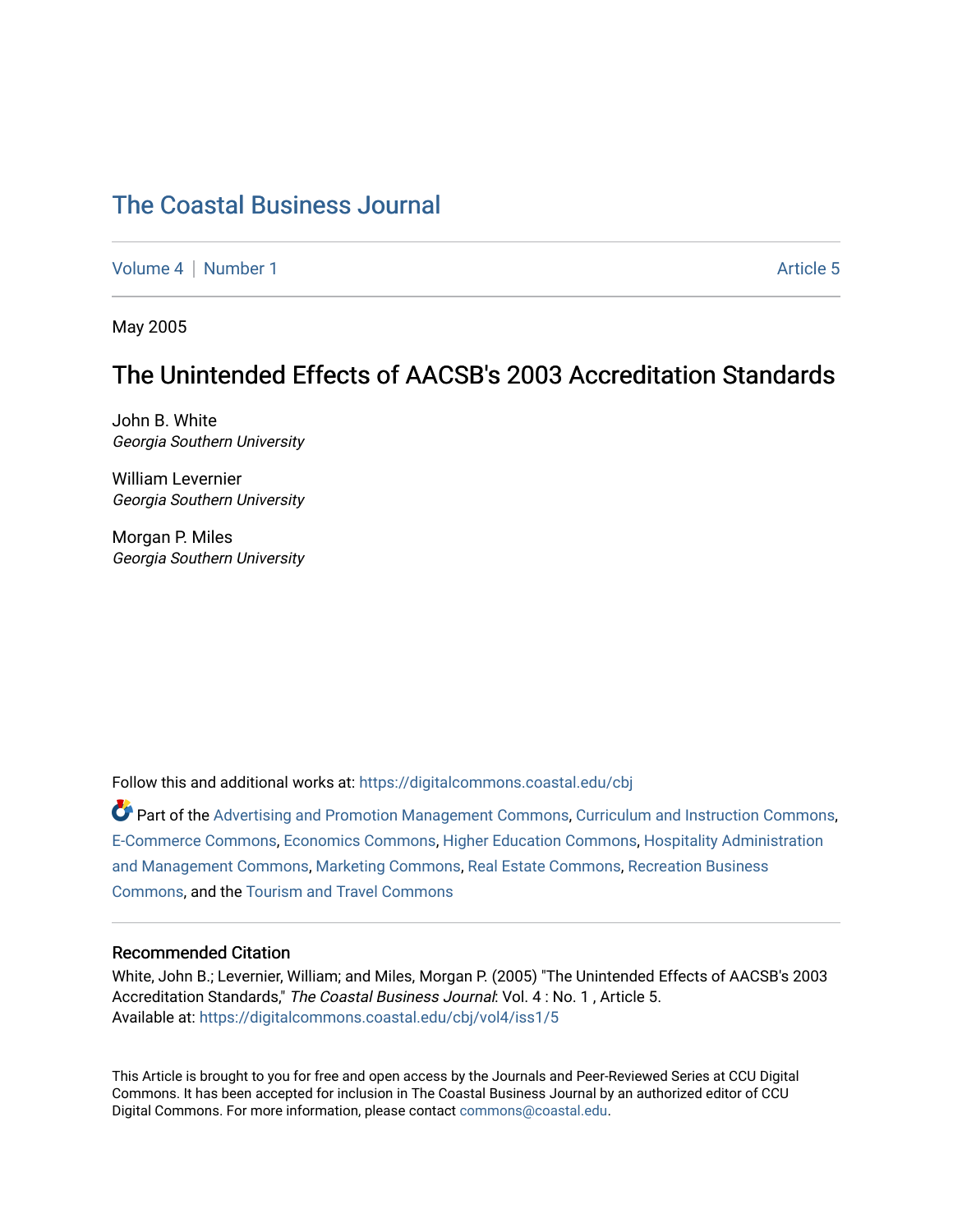#### **THE UNINTENDED EFFECTS OF AACSB'S 2003 ACCREDITATION STANDARDS**

# **John B. White, Georgia Southern University William Levernier, Georgia Southern University Morgan P. Miles, Georgia Southern University**

## **ABSTRACT**

 *The AACSB recently adopted new accreditation guidelines that are less restrictive regarding what constitutes "qualified faculty" for accreditation purposes. The new standards are less restrictive, with less emphasis on a terminal degree and more on faculty being "fully participating." However, the new standard may have a detrimental effect on the quality of collegiate business education. It may also reduce the standing and prestige of business schools within the university community. Finally, it may reduce the value of AACSB accreditation.* 

#### **INTRODUCTION**

 Today, the number of doctorates produced by accredited schools is at its lowest level since 1987…Within five years, the U.S. shortage of Ph.D.s is expected to be 1,142, and in 10 years, the shortage will reach 2,419….From a school perspective many deans, department chairs, and program directors face unfilled positions after each hiring season, AACSB (2003b: 1)

 The effect of the new American Assembly of Collegiate Schools of Business Standards for Business Accreditation (AACSB April 2003) on the labor market in schools of business is a topic of great professional and personal significance to both business school administrators and their faculty. The previous standard required at least 75% of the student credit hours be taught by full-time faculty, with most expected to possess a terminal degree, either a Ph.D. or D.B.A. (AACSB 2001). Some adjuncts and part-time instructors were permitted, but the bulk of instruction was required to be taught by doctorally qualified faculty. The new standard dramatically changes the emphasis from "doctorally qualified" faculty to "participating" faculty. Participation is defined not in terms of degree held, but rather by active involvement in teaching and non-teaching activities. Thus, an instructor with a masters degree who holds office hours, advises students, and serves on committees within the business school and/or university would be counted as participating faculty. Mangan (2003) suggests that the 2003 AACSB standards will allow schools to maintain AACSB accreditation while filling the faculty with lower cost instructors that would not have been considered qualified under the old standards.

 This relaxation of the standard is driven by the current shortage of new doctorates in business. A recent study by AACSB, *Sustaining Scholarship in Business Schools* (2003), estimates the present difference between the number of new doctorates and positions available for new entrants to be over 500. That figure is projected to grow to 1,142 by 2007 and 2,419 by 2012. Ironically, the chapter "Demand Outstrips Supply," includes an error often made by students in their first economics class. In the chapter AACSB argues that the demand for businesses school professors exceed the supply of professors. However, as all students of the dismal science know,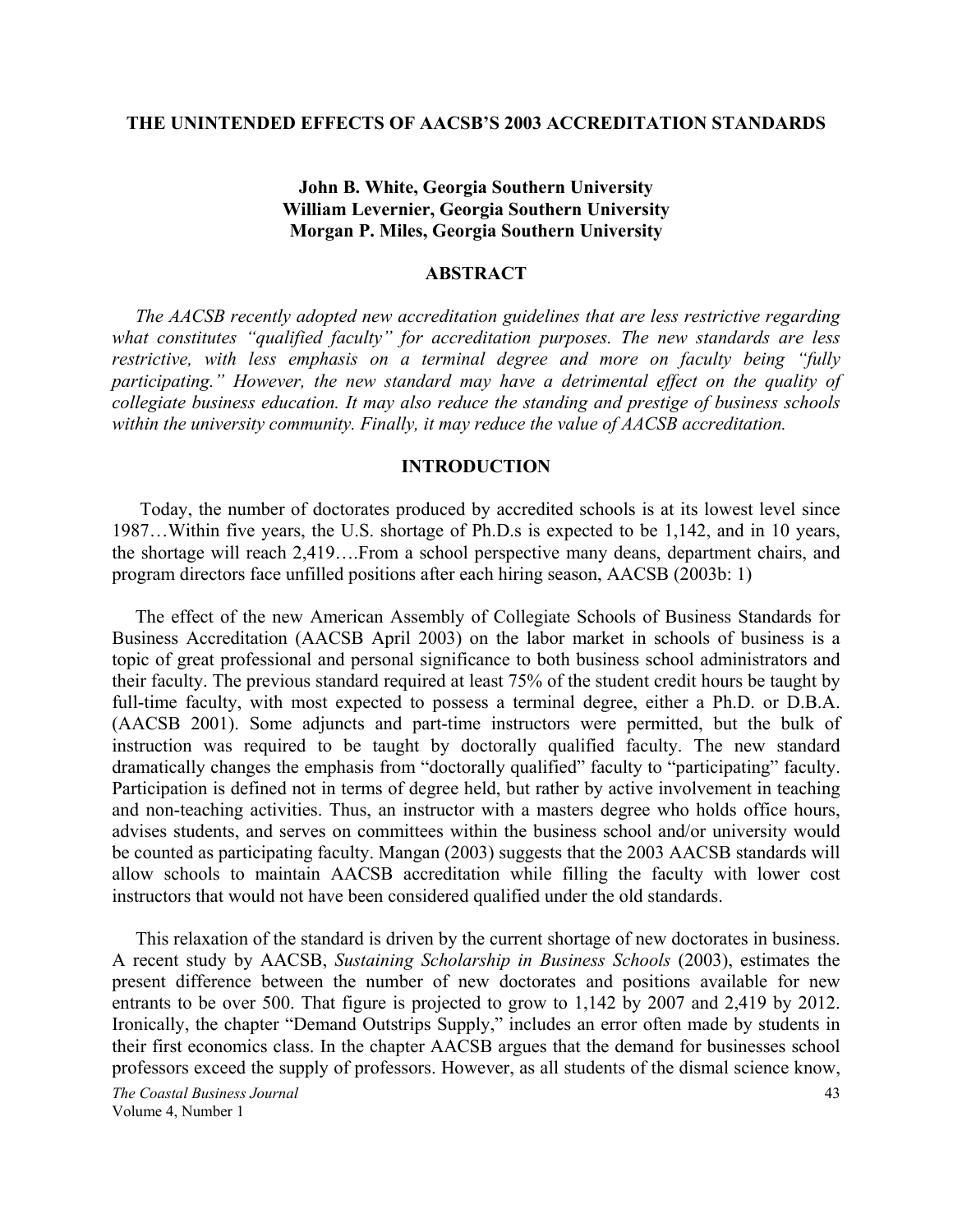demand can never exceed supply. Rather, at the current wage, the *quantity demanded* exceeds the *quantity supplied*, resulting in a shortage of professors. In an open market, this shortage would drive the salaries for new hires upward, as we have witnessed during the past few years. In Figure 1, the supply (S) and demand (D) curves intersect above the current wage, producing the shortage, AB. The less rigorous 2003 AACSB standards have the effect of shifting the supply curve to the right (S'), reducing both the shortage and the equilibrium wage rate.

 A higher wage would attract new entrants on the supply side, reducing the shortage. Higher academic salaries might induce some MBA students to pursue a business doctorate instead of opting for attractive positions in industry or cause current students in non-business fields to shift their degree programs into closely related business fields. A higher academic wage for doctorally qualified business faculty sets the self-correcting free-market process in motion. Correspondingly, any action (such as the 2003 AACSB standards) that reduces the starting salary prevents the necessary market correction. Figure 2 illustrates how the 2003 AACSB standards will only serve to exacerbate the business faculty shortage.



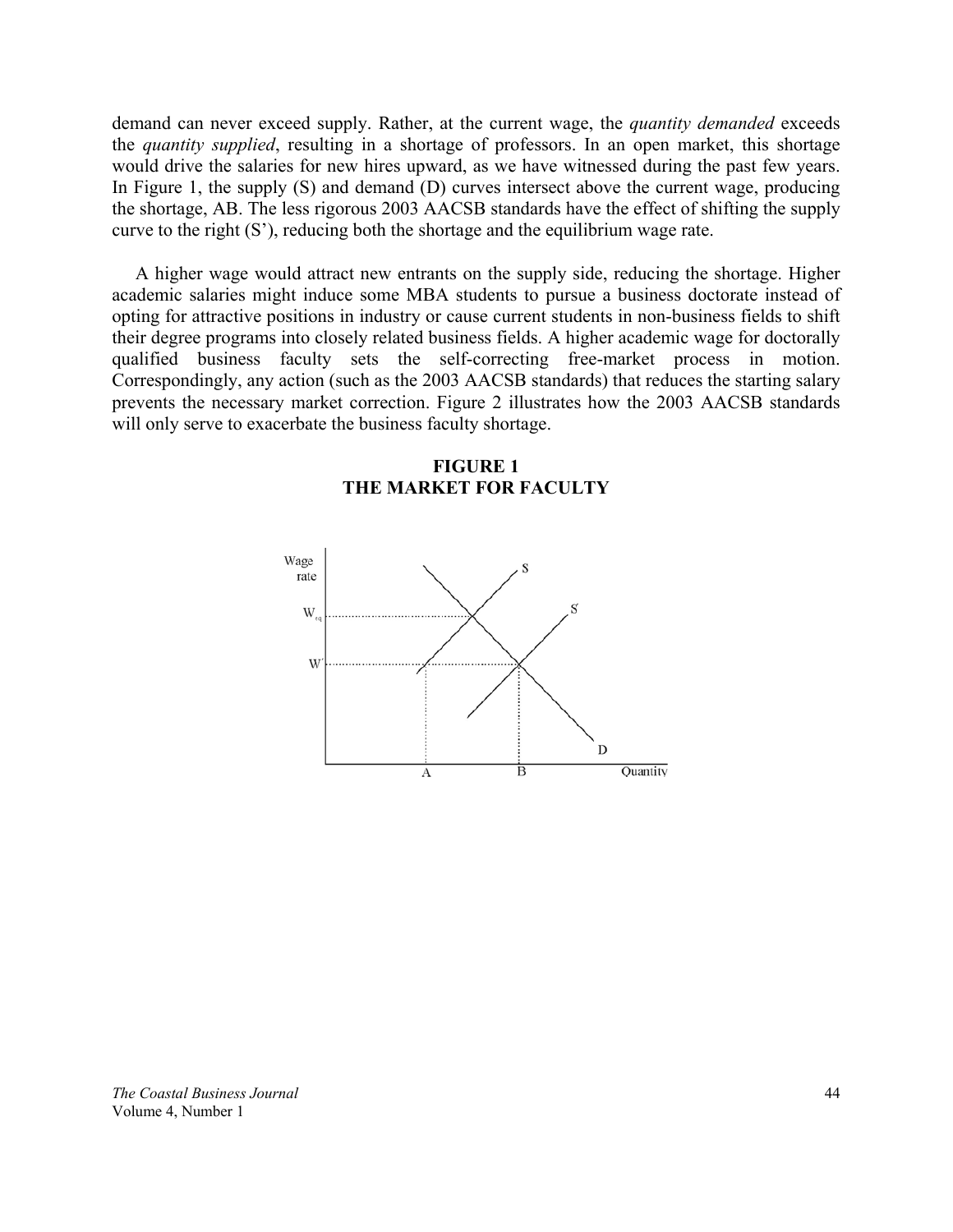**FIGURE 2 THE EFFECT OF THE 2003 AACSB STANDARDS** 



While obtaining and maintaining AACSB accreditation is typically a "life or death" career issue for business school deans, faculty tend to be more interested in the impact of how AACSB impacts compensation, research support, and work load requirements. Several studies that have addressed the issue suggest that there is a positive and significant "accreditation premium" in the level of compensation at AACSB accredited business schools compared to nonaccredited schools of business. For example, a study by Bertin et al (1999) assessed the differences in finance faculty salary levels between accredited and non-accredited schools. The results suggest that, on average, there is a \$14,000 salary premium for accreditation. Agarwal & Yochum (2000), in a multidiscipline study of compensation, found that the salary premium for accreditation has increased since 1990, and since 1995 the accreditation premium has been approximately 19.5%. Levernier, Miles, & White (1992), in a empirical assessment of AACSB's Annual Salary Surveys (AACSB 1985-1991), found additional positive support for the accreditation premium. In addition, faculty perceive that the accreditation premium tend to be associated with a superior level of resources, including: (1) more extensive library holdings and data-bases; (2) more research active colleagues; (3) lower teaching loads; and (4) greater research funding (Levernier, Miles, & White 1992).

 Faculty at AASCB accredited colleges and universities have become accustomed to the "accreditation premium," the compensation premium for being affiliated with an AACSB accredited school of business. Likewise, administrators have also become accustomed to the "accreditation premium", since administrative (i.e., deans and department heads) salaries are derived by the level of academic salaries within their management unit. Deans and department heads of medical, law, engineering and business schools, for example, tend to earn higher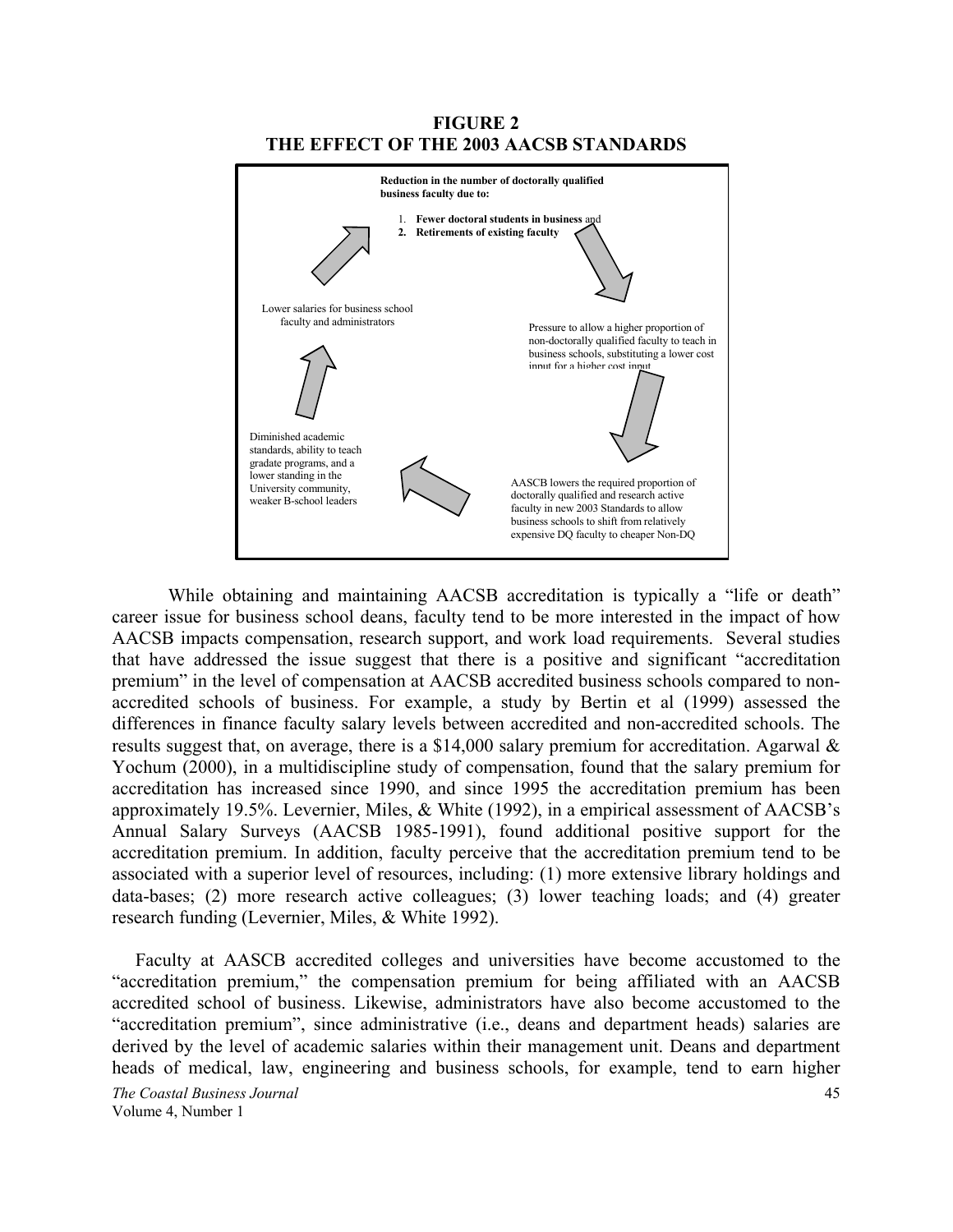compensation than their counterparts in the liberal arts and social sciences. Much of this difference can be attributed to the higher faculty salaries that prevail in medical, law, engineering, and business schools.

 However, perhaps the most far-reaching and unanticipated effects of the 2003 changes in AACSB standards will be the effect on the business schools themselves and how they are perceived by their non-business colleagues across campus. Collegiate schools of business do not exist in a vacuum. They are part of a larger university community that values academic credentials, and the minimum criteria for acceptance in an academic community is a terminal degree combined with a history of scholarly contribution to the discipline. In the following sections we explore the potential effect that the recent changes in AACSB's business faculty qualification standards will have on the relationship between business school faculty and administrators and their non-business counterparts across campus.

### **ROLE OF AACSB BY TIERS OF BUSINESS SCHOOLS**

 One could assume that there are three tiers of business schools comprising the membership of AACSB. The top tier schools grant terminal degrees in business, and have a faculty that is both terminally degreed and extremely active in scholarly activities. Their faculty members are well known because they are quite active and hold key positions in the national professional associations. AACSB accreditation tends to have less impact on the reputation of the top tier one schools, since these schools' internal standards tend to exceed the AACSB accreditation standards.

 The bottom tier business schools place little or no emphasis on scholarly activity. As such, terminal degree is not a requirement. These schools may be members of AACSB, but they do not hold AACSB accreditation nor are they candidates for accreditation.

 The middle tier schools, the largest of the three tiers, are institutions that place some emphasis on scholarly output and, therefore, must value the terminal degree. However, funding constraints sometimes do not permit them to exclusively hire terminally qualified faculty. They supplement their teaching corps with instructors who may hold only a masters degree, usually an MBA. However, these are the schools where AACSB accreditation tends to be the most valued. Professional accreditation distinguishes them from the bottom tier schools. It also enhances their reputation by allowing them to claim that they have met the same accreditation standards as the top tier schools. In the next section we examine how these middle tier schools will be affected by the new accreditation standards.

### **EFFECTS OF NEW STANDARDS ON MIDDLE TIER BUSINESS SCHOOLS**

 Over time, the new standards may result in a serious reduction in the number of researchactive, terminally qualified faculty in business schools. Indeed, the new accreditation standards require less than 40% of the faculty have terminal degrees and be involved in scholarly activity (AACSB 2001, 2003b). (The previous standard required 80% be research active.) Since doctorally qualified faculty command a higher salary than instructors without doctorates, basic economic theory predicts that lower priced inputs will be rapidly substituted for more expensive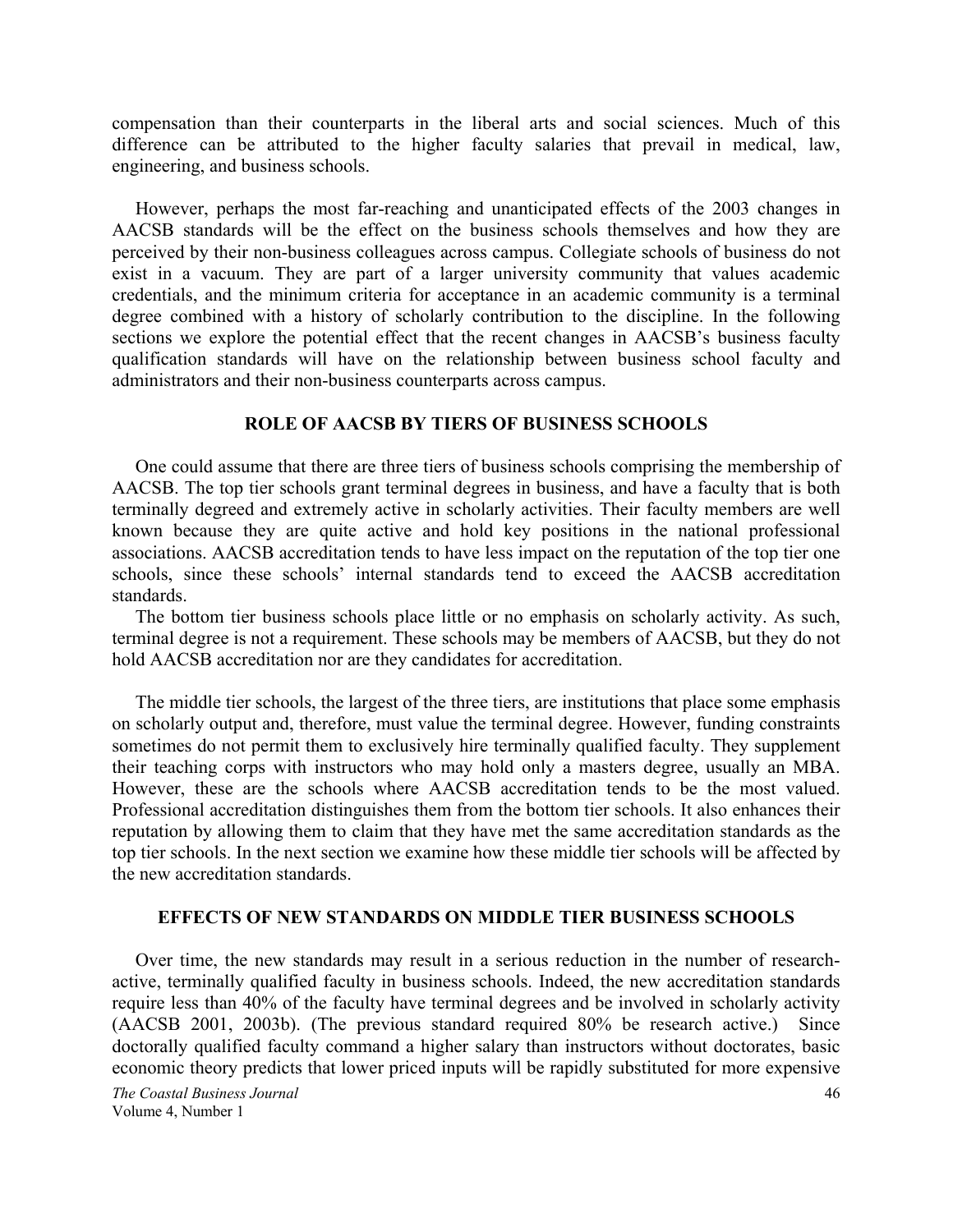inputs. This substitution was resisted in the past since it would endanger accreditation. However, under the 2003 AACSB standards that constraint is relaxed considerably.

 An immediate consequence of this reduction in academic standards for the faculty is a simultaneous reduction in the quality of instruction. Edward Deming, the well-known proponent of quality in manufacturing, stated "the primary requirement for good teaching is to have something to teach" (Deming, 2000). An instructor that possesses a master's degree does not typically have the depth of learning and scholarship to match someone who has completed a doctoral program. Also, they typically do not possess the requisite skills that would enable them to engage in publishable research in the field. While they may be entertaining in the classroom, less expensive to employ, and easier to manage, the quality of instruction will suffer from their proliferation in the faculty.

 As the terminally qualified, research active faculty become a smaller and smaller minority, they will have less influence on the business school. As their presence becomes less, their influence on key committees, such as promotion and tenure, will decline. Standards for promotion and tenure may decline as well, further weakening the business faculty. They will also become less influential in the selection of key positions, such as department chairs, deans and endowed chairs. Scholarship and contribution to the discipline will become less and less important, as committees become populated by those who are not actively engaged in research. Business school deans will be marginalized in their interactions with other administrators, as they will also be perceived as holding academic credentials of a lower quality.

 As the number and proportion of terminally qualified, research active faculty decline in business schools, the schools will witness a reduction in their ability to generate research funding and grants. Grant funding agencies are much more likely to fund projects proposed by someone with a terminal degree and a record of successful scholarship, since there is a higher chance that the project will be pursued to a successful conclusion. Thus, in an era where external funding is becoming more critical, the new AACSB accreditation standards will allow a school to have a faculty that cannot effectively compete for these grants.

# **THE NEW STANDARDS AND THE BUSINESS SCHOOLS'S PLACE IN THE LARGER UNIVERSITY COMMUNITY**

 It is important to realize that any professional school such as a business school does not exist by itself but in the context of a larger university committee. Colleagues across campus already resent the salary differential that exists between business and other faculty. Faculty from all schools are expected to participate in numerous university-wide committees. As the business faculty becomes less terminally qualified, it will send representatives to these committees that do not possess a doctorate. In many cases, this will not be allowed. For instance, if the graduate curriculum committee is responsible for conferring graduate faculty status, it is unlikely that an MBA instructor from business would be allowed to sit on such a committee, since a doctorate is nearly a universal requirement across campus for membership in the graduate faculty. It is easy to imagine a similar conflict on the undergraduate curriculum committee. How can you claim to understand the field fully without the terminal degree?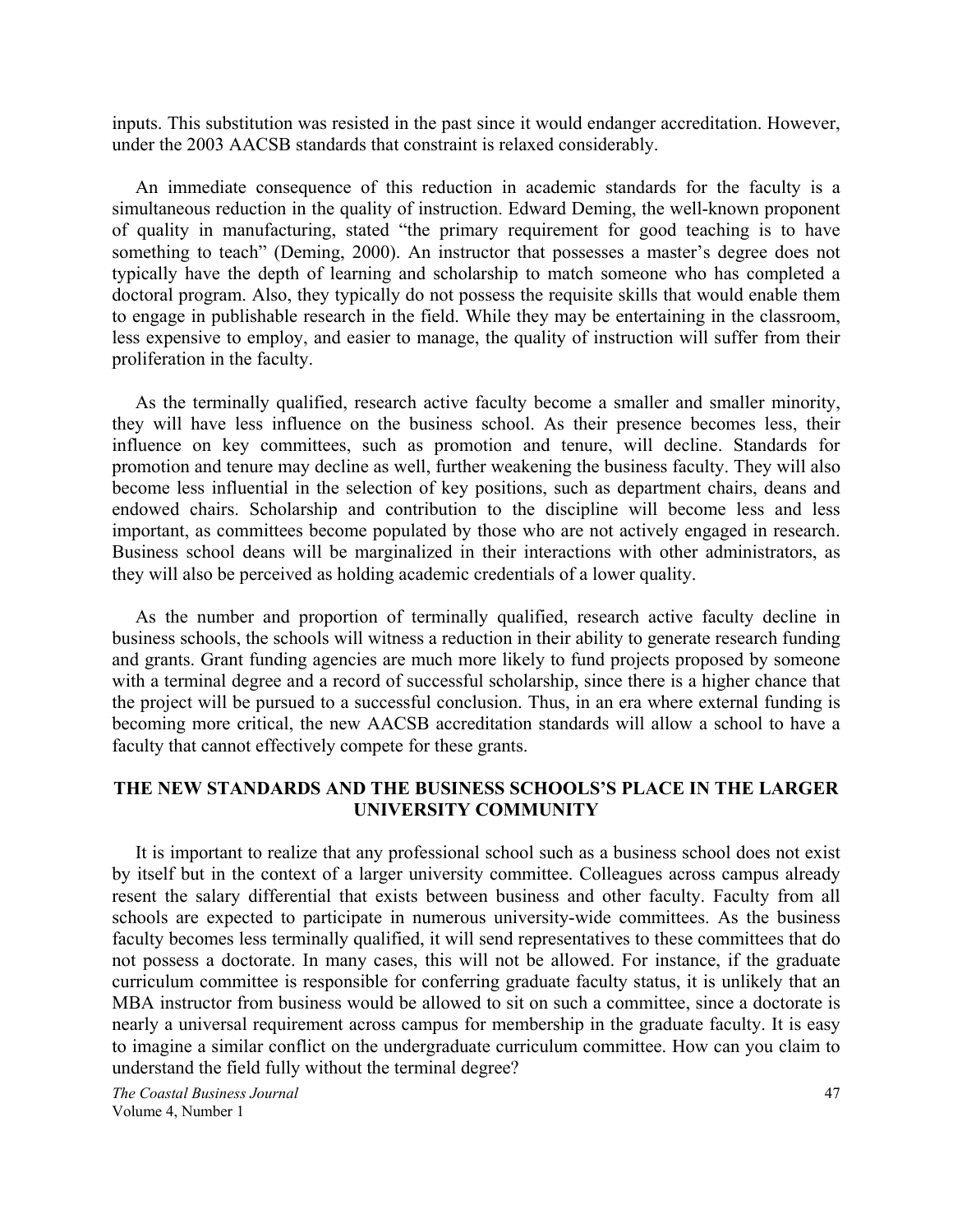Even on committees where educational background is not germane, such as the parking committee or calendar committee, the lack of a terminal degree will make a member less effective. Liberal arts or science professors will resent the fact that a terminal degree, which required years of sacrifice to obtain, was required for their position but not for a similar position in business. How can business deans claim that a faculty member with an MBA is a peer with a history professor with a Ph.D.? A claim is often made that "real-world" business experience substitutes for academic credentials. However, this merely perpetuates the belief across campus that business schools are simply trade schools on a university campus, teaching the white-collar equivalent of carpentry, plumbing or dry wall installation.

 The reduced numbers of traditional, terminally qualified business faculty will have a disproportionately large effect in schools that offer an undergraduate curriculum as well as an MBA. Since the MBA typically requires doctorally qualified faculty for its instructors, these faculty members will be unavailable for the undergraduate courses. Thus, the majority of the courses in the undergraduate program will be staffed by those participating faculty members without a terminal degree. This will undoubtedly cause a decline in the quality of undergraduate business education. If it is allowed to persist, then it may have an effect on enrollment numbers. For example, knowledgeable parents may not be willing to pay for programs where a majority of the instructors do not possess a terminal degree.

 Technology could help counter the decline in terminally qualified faculty by using videotaped lectures or web-based classes with interactive set-ups. In either case, the professor need not be on site. In fact, it is not difficult to imagine that a web course would be taught from a low cost overseas location, such as India or China. Many credit card companies have moved their back office operations abroad to take advantage of lower wage rates. Likewise, a number of computer help lines are answered in India, where English is a common second language. University business schools need to think carefully before they go down this path. If technology makes it unnecessary for the professor to be on site, why does the student need to be at the university. Indeed, there is a plethora of online universities offering degrees in business. Traditional universities have successfully competed against the onslaught of web-based schools because consumers recognize the value of an on-site professor, accountable to a classroom of students. Traditional universities that abandon their comparative advantage in the classroom will find they cannot compete with institutions operating from the relative low cost of cyberspace.

 Finally, there will also be a reluctance of other disciplines to partner with business in program creation. For instance, sports management, hotel and restaurant management, and construction management are housed outside of business schools. These students often are required to take an abbreviated "business core," usually including classes in accounting, economics, finance, management and marketing. If these business classes are not staffed by terminally qualified faculty, then these non-business programs will likely re-evaluate the business requirements.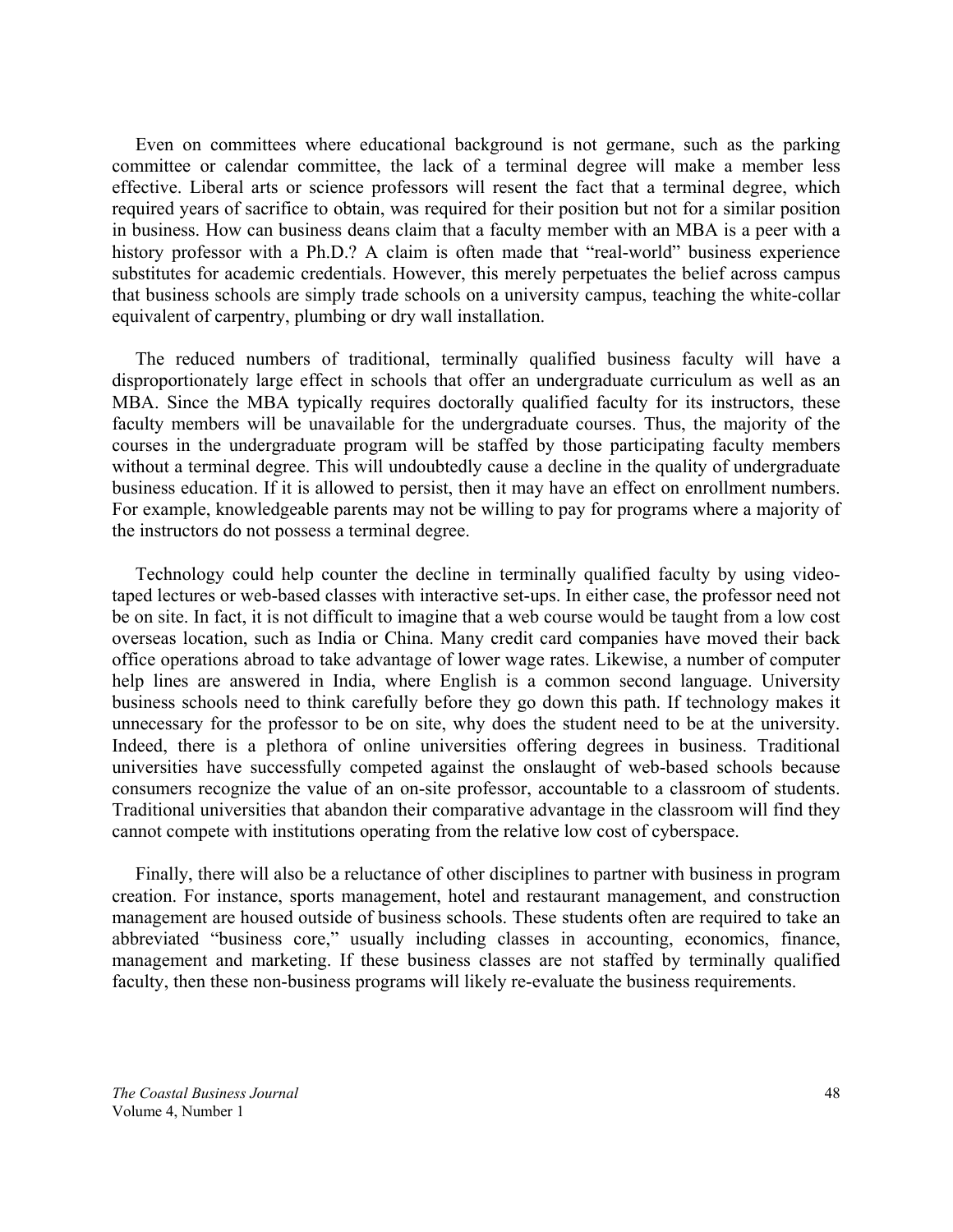#### **CONCLUSION**

 AACSB's stated purpose is "advancing quality in management education" (AACSB Homepage). However, the new accreditation standards are a move away from quality in response to a shortage of qualified, terminally degreed candidates. However, shortages have a market mechanism that re-establishes equilibrium: higher salaries. Only when there is interference in the market, such as in the classic case of rent controls, does the disequilibrium persist.

 By lowering the accreditation standards, the AACSB accreditation is becoming a more inclusive body. However, the value of accreditation was that it was somewhat exclusive. Because of its exclusive nature, AACSB accreditation was a goal that many schools, especially the middle tier business schools, would strive for. Indeed, maintaining accreditation is the only way many of these schools kept their funding level up and their class size down.

 If AACSB maintains these lower accreditation standards, it may be rational for the top tier schools and the better middle tier schools to form an alternative accrediting agency. If the new agency had more stringent standards, then its accreditation would be more prestigious and valuable to the institutions. AACSB could then find itself the victim of "Gresham's Law of Accreditation," in which low standards drives out the better schools.

 However, a much more rational response is for AACSB to realize that the solution to hiring shortfalls is not found by lowering academic standards. In the 1980s, there was a labor market shortage in the quantitative analysis area. AACSB responded by offering classes whereby Ph.D.s in non-business fields, such as statistics, biostatistics, math and economics, could become certified as a qualified quantitative analysis faculty member. Another avenue to increase supply is to increase graduate student support in areas that are in short supply. These solutions will not solve the shortage overnight, but assist the labor market's return to equilibrium. And this return will have no adverse long-term effects on business programs or the role of business schools in the university setting.

#### **REFERENCES**

- Agarwal, V. and G.R. Yochum. (2000) The Academic Labor Market for New Ph.D.s in Business Disciplines. *Journal of Business & Economic Studies* 6(2): 1-21.
- American Assembly of Collegiate Schools of Business (1985-1991). *AACSB Annual Salary Survey.* St. Louis: MO.
- American Assembly of Collegiate Schools of Business (2001). *Standards for Business Accreditation.* St. Louis: MO.

American Assembly of Collegiate Schools of Business (2003a). *Eligibility Procedures and Standards for Business Accreditation.* St. Louis: MO.

- American Assembly of Collegiate Schools of Business (2003b). *Sustaining Scholarship in Business Schools,* Doctoral Faculty Commission Report*,* St. Louis: MO.
- Bertin, W.J., L. Prather, & T.L. Zivney (1999). The New Hire Market in Finance for 1997-1998: Salaries and Other Market Factors. *Financial Practice and Education.* 9(2): 7-16.